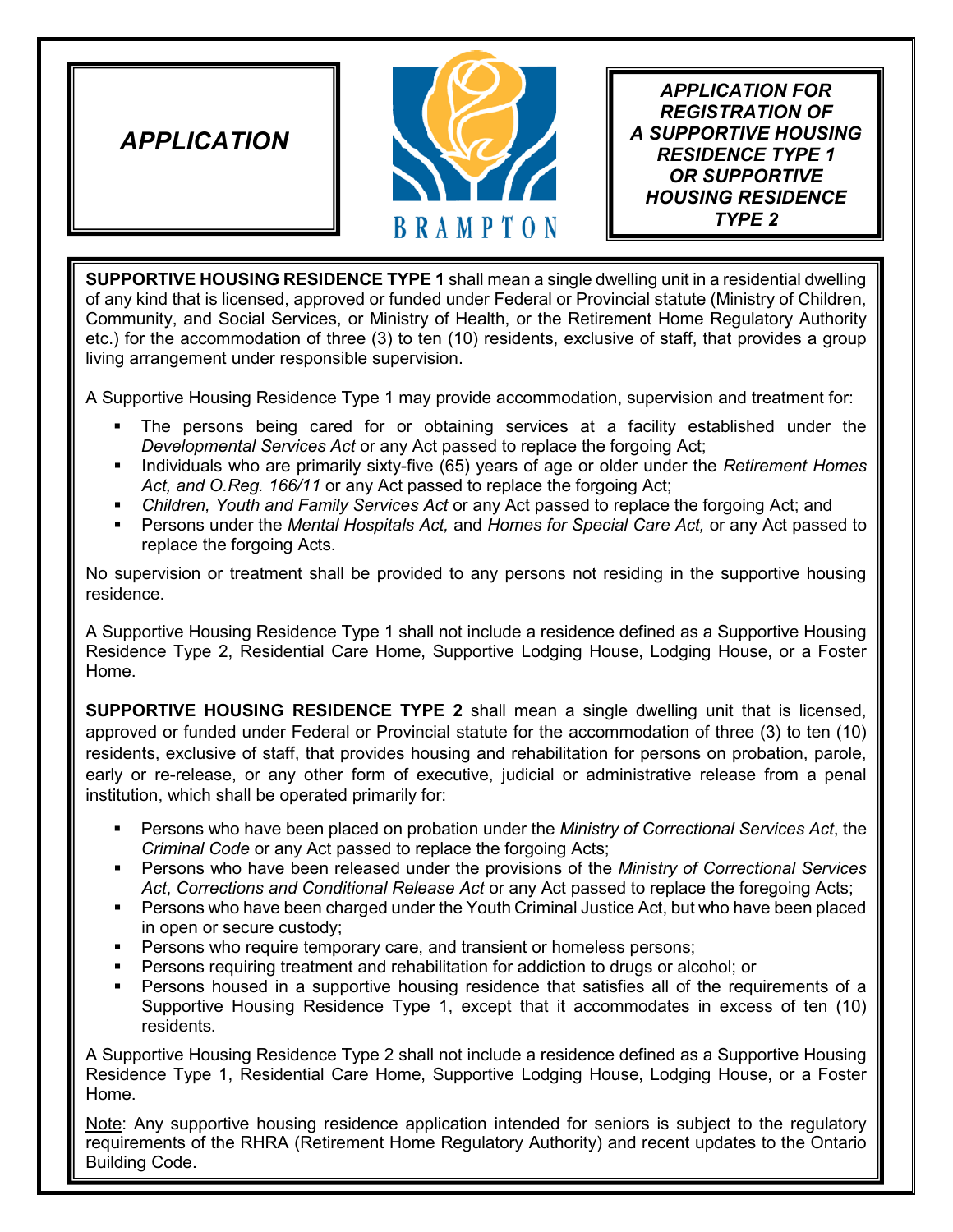|     | THIS APPLICATION IS FOR THE REGISTRATION OF A:<br>SUPPORTIVE HOUSING RESIDENCE TYPE 1<br><b>SUPPORTIVE HOUSING RESIDENCE TYPE 2</b>           |
|-----|-----------------------------------------------------------------------------------------------------------------------------------------------|
| 1.  | FOR THE PURPOSE OF PROCURING THE REGISTRATION OF A SUPPORTIVE<br>HOUSING RESIDENCE AS NOTED, THE FOLLOWING INFORMATION IS<br><b>REQUIRED:</b> |
| (A) | <b>NAME OF APPLICANT:</b>                                                                                                                     |
| (B) | ADDRESS OF SUPPORTIVE HOUSING RESIDENCE                                                                                                       |
| (C) | NAME UNDER WHICH SUPPORTIVE HOUSING RESIDENCE WILL BE OPERATED:                                                                               |
| (D) | APPLICANT'S BUSINESS ADDRESS                                                                                                                  |
|     | (POSTAL CODE)<br>(STREET)<br>(PROVINCE)<br>(CITY)                                                                                             |
|     | (PHONE NUMBERS)                                                                                                                               |
| (E) | MAILING ADDRESS FOR SERVICES (IF DIFFERENT FROM ABOVE)                                                                                        |
|     | (STREET)<br>(CITY)<br>(PROVINCE)<br>(POSTAL CODE)                                                                                             |
| 2.  | THIS SECTION TO BE COMPLETED BY APPLICANTS WHO ARE CORPORATIONS<br>OR PARTNERSHIPS ONLY.                                                      |
|     | List below the names and addresses of all corporate officers and directors or members<br>of the Partnership.<br>* see note below              |
| (A) | (SURNAME)<br>(FIRST NAME)                                                                                                                     |
|     | (CONTACT ADDRESS)                                                                                                                             |
| (B) | (SURNAME)<br>(FIRST NAME)                                                                                                                     |
|     | (CONTACT ADDRESS)<br>2                                                                                                                        |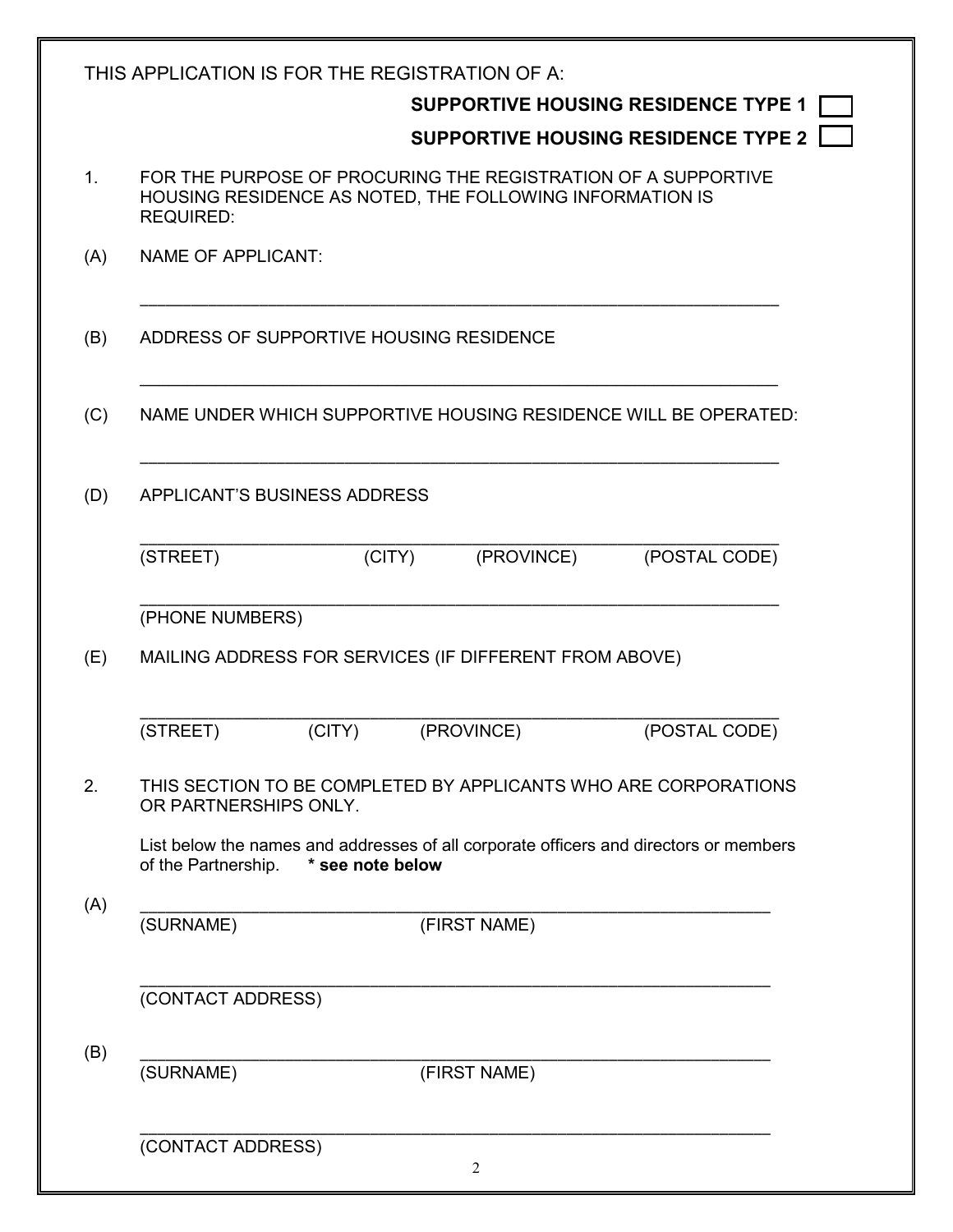|                   | (FIRST NAME)                                                                                                                                                                                                                                    |
|-------------------|-------------------------------------------------------------------------------------------------------------------------------------------------------------------------------------------------------------------------------------------------|
| (CONTACT ADDRESS) |                                                                                                                                                                                                                                                 |
| (a)               | If the applicant is a corporation a copy of the certificate of incorporation<br>must be included with the application.                                                                                                                          |
| (b)               | If the applicant is a partnership or a sole proprietorship using a business<br>style (trade name), enclose proof of registration under The Partnership<br>Registration Act.                                                                     |
|                   | IS THE APPLICANT (OR ANY PARTNER, IN THE CASE OF A PARTNERSHIP OR<br>ANY OFFICER OR DIRECTOR, IN THE CASE OF A CORPORATION), CURRENTLY<br>OPERATING A REGISTERED SUPPORTIVE HOUSING RESIDENCE IN BRAMPTON<br>OR ANY OTHER ONTARIO MUNICIPALITY? |
|                   | <b>NO</b>                                                                                                                                                                                                                                       |
|                   | IF YES, GIVE DETAILS OF LOCATION & NATURE OF SUPPORTIVE HOUSING                                                                                                                                                                                 |
|                   |                                                                                                                                                                                                                                                 |
|                   |                                                                                                                                                                                                                                                 |
|                   | HAS THE APPLICANT (OR ANY PARTNER, IN THE CASE OF A PARTNERSHIP OR<br>ANY OFFICER OR DIRECTOR, IN THE CASE OF A CORPORATION) PREVIOUSLY<br>HAD REGISTERED SUPPORTIVE HOUSING RESIDENCES IN BRAMPTON OR ANY<br>OTHER ONTARIO MUNICIPALITY?       |
|                   | NO                                                                                                                                                                                                                                              |
|                   | IF YES, GIVE PARTICULARS                                                                                                                                                                                                                        |
|                   |                                                                                                                                                                                                                                                 |
|                   | HAS THE APPLICANT (OR ANY PARTNER, IN THE CASE OF A PARTNERSHIP, OR<br>ANY OFFICER OR DIRECTOR, IN THE CASE OF A CORPORATION) EVER HAD<br>REGISTRATION OF A SUPPORTIVE HOUSING RESIDENCE REFUSED,<br>SUSPENDED, REVOKED OR CANCELLED?           |
|                   | NO                                                                                                                                                                                                                                              |
|                   | (SURNAME)<br><b>YES</b><br><b>RESIDENCE</b><br>YES<br><b>YES</b>                                                                                                                                                                                |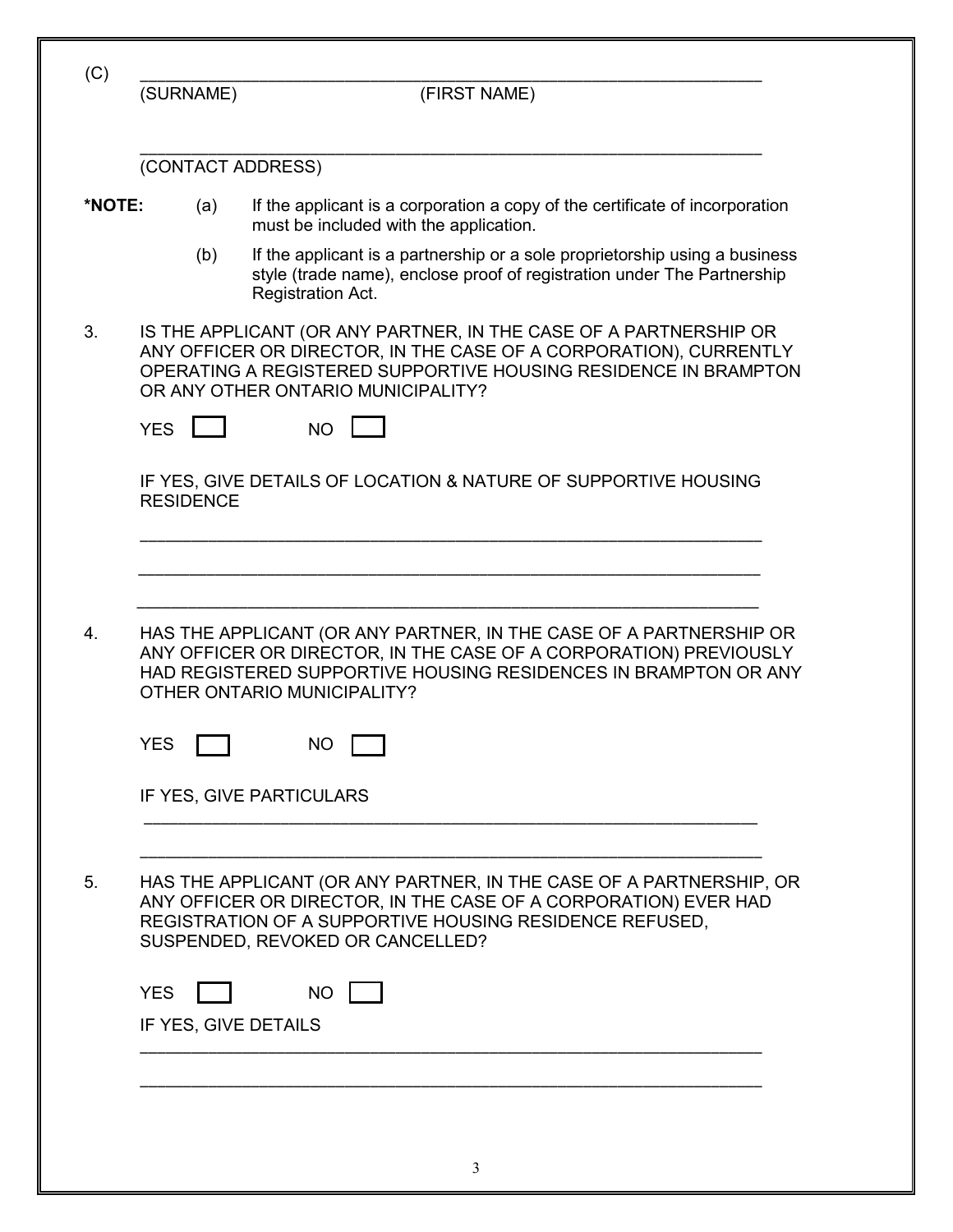| 6.             | IS THERE ANY PERSON OR CORPORATION WHOSE NAME IS NOT DISCLOSED IN<br>THIS APPLICATION, WHO HAS ANY FINANCIAL INTEREST IN THE APPLICANT, OR<br>WHO OTHERWISE EXERCISES CONTROL OR DIRECTION OVER THE APPLICANT. |
|----------------|----------------------------------------------------------------------------------------------------------------------------------------------------------------------------------------------------------------|
|                | YES I I<br>NO I                                                                                                                                                                                                |
|                | IF YES, PROVIDE NAME AND ADDRESS                                                                                                                                                                               |
|                |                                                                                                                                                                                                                |
|                |                                                                                                                                                                                                                |
| 7 <sub>1</sub> | A CERTIFIED CHECK OR MONEY ORDER PAYABLE TO THE TREASURER OF THE<br>CITY OF BRAMPTON IN THE AMOUNT PRESCRIBED FOR THE REGISTRATION<br>UNDER SCHEDULE "A" SHALL ACCOMPANY THIS APPLICATION.                     |
|                | REGISTRATION BY-LAW # 254-2021                                                                                                                                                                                 |
| 8.             | THE MAXIMUM NUMBER OF OCCUPANTS EXCLUDING STAFF MAY NOT EXCEED<br>TEN (10) FOR A SUPPORTIVE HOUSING RESIDENCE TYPE 1 AND TEN (10) FOR A<br>SUPPORTIVE HOUSING RESIDENCE TYPE 2                                 |
|                |                                                                                                                                                                                                                |
|                | THE NUMBER OF SLEEPING ROOMS AVAILABLE: University of the NUMBER OF SLEEPING ROOMS AVAILABLE:                                                                                                                  |
|                |                                                                                                                                                                                                                |
|                |                                                                                                                                                                                                                |
|                | THE NUMBER OF WASH BASINS: ______________________________                                                                                                                                                      |
|                |                                                                                                                                                                                                                |
| 9.             | THE NAME AND CONTACT FOR MANAGER TO RESIDE ON THE PREMISES:                                                                                                                                                    |
| 10.            | INITIAL REGISTRATION FEE: \$100.00 ENCLOSED                                                                                                                                                                    |
|                |                                                                                                                                                                                                                |
|                |                                                                                                                                                                                                                |
|                |                                                                                                                                                                                                                |
|                |                                                                                                                                                                                                                |
|                |                                                                                                                                                                                                                |
|                |                                                                                                                                                                                                                |
|                |                                                                                                                                                                                                                |